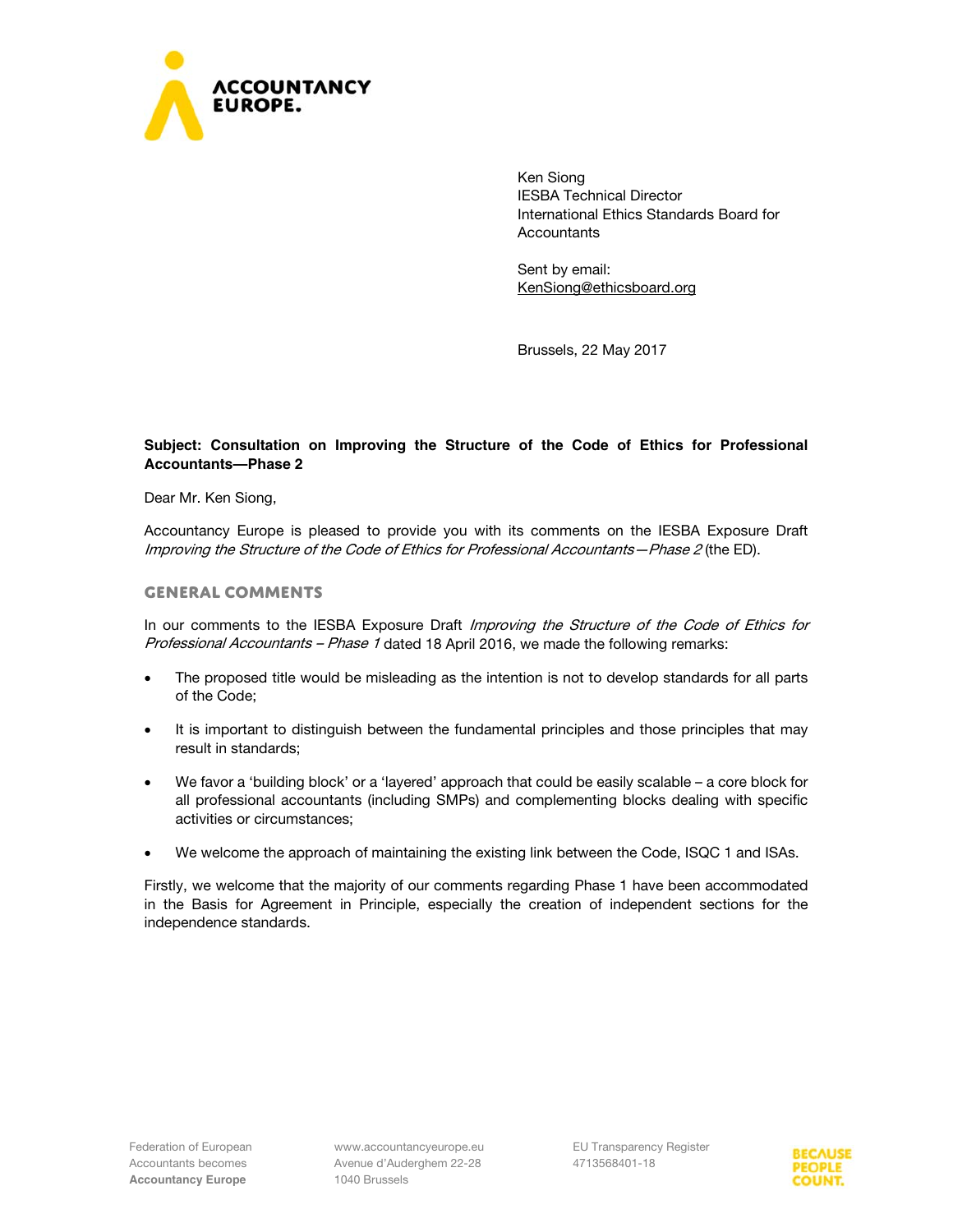Nevertheless, this restructuring may be seen as a shift towards a more rules-based Code. As mentioned in our comments to Phase 1, the main concern of the Code should remain to address the mind-set and behavior of the professional accountant instead of promoting mere compliance with a set of provisions. Compliance with each of the requirements does not necessarily mean compliance with the fundamental principles and conceptual framework, and this aspect should be emphasized in this restructuring exercise.

We would also like to reiterate our preference for a 'building block 'or a 'layered' approach that could be easily scalable – a core block for all professional accountants (including SMPs that do not deal with Public Interest Entities (PIEs)) and complementing blocks dealing with specific activities or circumstances. This can be easily implemented with a proper electronic tool that enables, among other features, the distinction between provisions applicable to PIEs and non-PIEs - the electronic Code can help in this regard. This approach would also help reduce the length of the Code that needs to be considered by most professional accountants.

Lastly, although we understand that IESBA has taken into account the anticipated approval dates for various sections of the Code currently under revision or restructuring, that will mean that some parts of the Code will be applicable in the old format, for a short period of time, in a very inefficient way.

For the sake of consistency and clarity, we support only one application date – 15 June 2019. We do not foresee significant disadvantages in aligning the effective dates, as set out in paragraphs 20 and 21 of the explanatory memorandum, that could outweigh the positive practical implications of doing so.

Accountancy Europe's responses to the questions set out in the ED can be found in the appendix to this letter.

We appreciate the opportunity to provide input and hope that IESBA finds our comments helpful when amending the Code.

For further information on this Accountancy Europe letter, please contact Noémi Robert on +32 2 893 33 80 or via email at noemi@accountancyeurope.eu or Tiago Mateus on +32 2 893 3376 or via email at tiago@accountancyeurope.eu.

Sincerely,

 $\sqrt{rr}$  4.  $4$ 

President **Chief Executive** 

Edelfried Schneider **Contract Contract Contract Contract Contract Contract Contract Contract Contract Contract Contract Contract Contract Contract Contract Contract Contract Contract Contract Contract Contract Contract Con**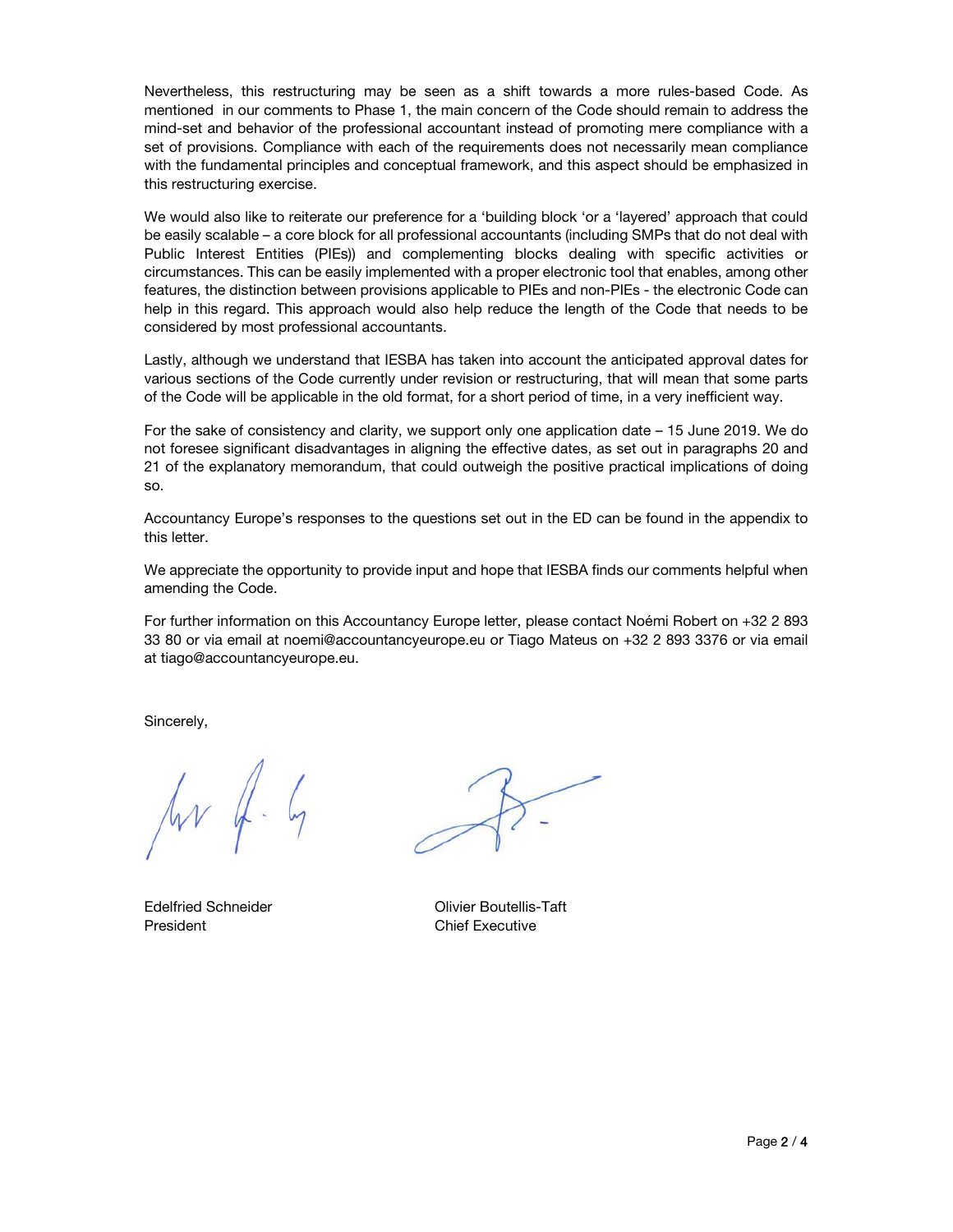# **Annex 1 – Request for Specific Comments**

#### **Structure of the Code Phase 2**

- *1. Do you believe that the proposals in this ED have resulted in any unintended changes in meaning of:* 
	- *The provisions for Part C of the Extant Code, as revised in the close-off document for Part C Phase 1 (see Sections 200-270 in Chapter 1)?*
	- *The NOCLAR provisions (see Sections 260 and 360 in Chapter 2)?*
	- *The revised provisions regarding long association (see Sections 540 and 940 in Chapter 3)?*
	- *The provisions addressing restricted use reports in the extant Code (see Section 800 in Chapter 4)?*
	- *The provisions relating to independence for other assurance engagements (Part 4B in Chapter 5)?*

*If so, please explain why and suggest alternative wording.* 

Accountancy Europe has no comments on this question.

*2. Do you believe that the proposals are consistent with the key elements of the restructuring as described in Section III of this Explanatory Memorandum?* 

Firstly, we welcome that the majority of our comments regarding Phase 1 have been accommodated in the Basis for Agreement in Principle, especially the creation of independent sections for the independence standards.

Nevertheless, we find that this restructuring may be seen as a shift towards a more rules-based Code. As mentioned in our comments to Phase 1, the main concern of the Code should remain to address the mind-set and behavior of the professional accountant instead of promoting mere compliance with a set of provisions. Compliance with each of the requirements does not necessarily mean compliance with the fundamental principles and conceptual framework, and this aspect should be emphasized in this restructuring exercise.

We also regret that IESBA has not taken into consideration our comment regarding the fundamental principle of professional behavior. In Phase 1 there was an inconsistency between subparagraph  $e$ ) of 100.5 that stated "to comply with relevant laws and regulations and avoid any action that discredits the profession" and 150.1 which stated formerly "to comply with relevant laws and regulations and avoid any action that the professional accountant knows or should know may discredit the profession". In the compilation of proposed restructured Code – 110.1 (e), IESBA took this last definition making the principle more stringent.

Additionally, IESBA has replaced "action" for "conduct" in the definition of professional behavior, making a cross-reference to the NOCLAR provisions. Nevertheless, both proposed sections 260 and 360 also refer "act or suspected act" (260.2) or "acts of omission or commission" (260.4 A1). Therefore, we urge IESBA to be consistent in the wording across the proposed restructured Code and to avoid amendments that do not represent added value, potentially leading to unintended changes.

As in Phase 1, we question the move of R100.4, which corresponds to 100.10 of the extant Code, to section 100. It should be included in section 110 as it is a requirement for professional accountants. In addition, we reiterate that this is a good opportunity to introduce a reference to actions to stop the breach, as is the case in R400.80 (a) and R900.50 (a). Currently, in the remit of the conceptual framework approach, the professional accountant is required to address the consequences of the breach and determine whether to report the breach, but no specific action must be taken to stop the activity that causes the breach.

*Conforming Amendments Arising from the Safeguards Project*